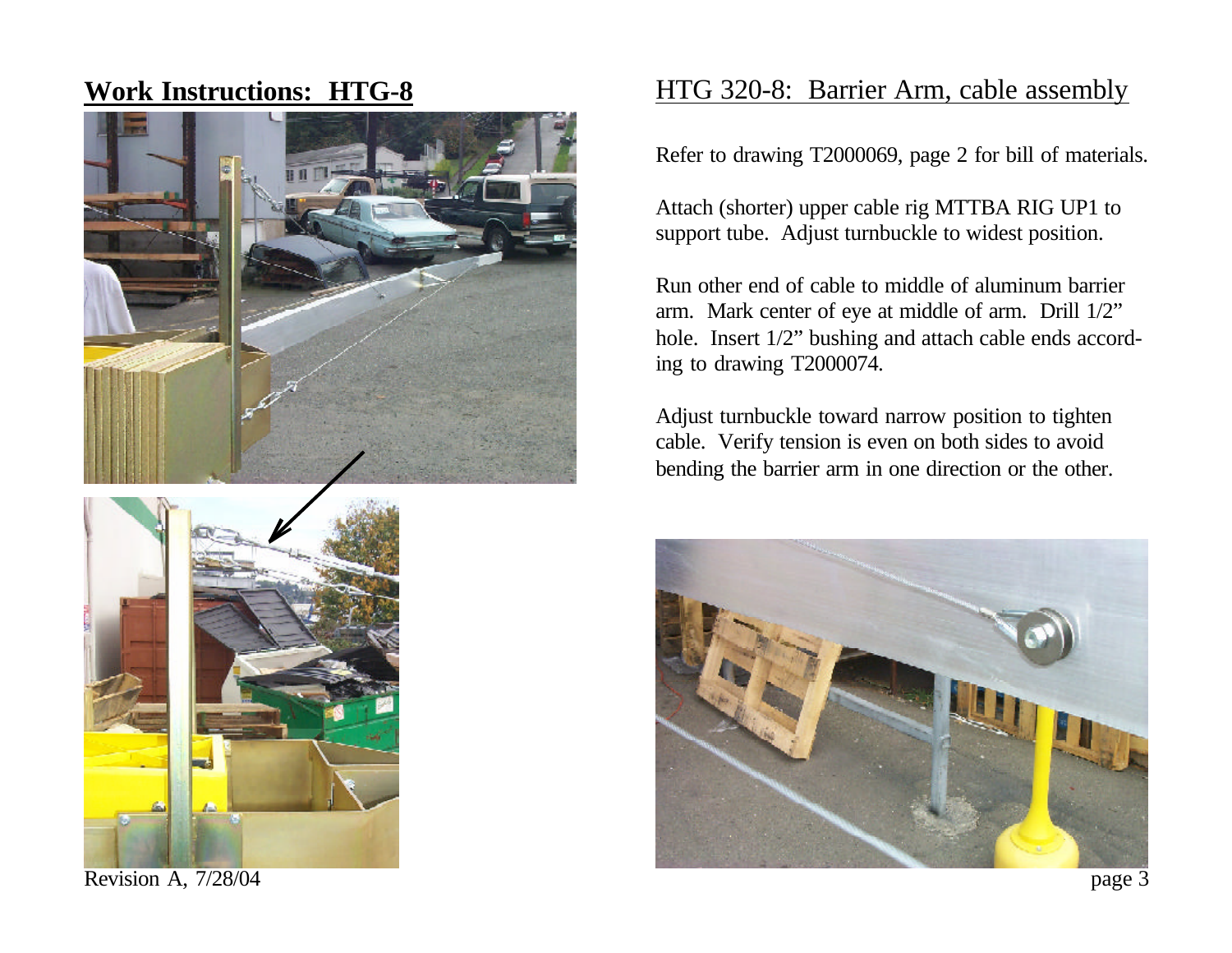

Refer to drawing T2000069, page 2 for bill of materials.

Attach (longer) lower cable rig MTTBA RIG LOW to support tube. Adjust turnbuckle to widest position.

Attach spreader assembly MSCSK 001. Locate according to drawing T2000069, page 2. Drill 1/4" hole to secure location of speader assembly.

Run cable through the cable clamp eye on spreader assembly. Run other end of cable to middle of aluminum barrier arm. Mark center of eye at middle of arm. Drill 1/2" hole. Insert 1/2" bushing and attach cable ends according to drawing T2000074.

## **Work Instructions: HTG-8** HTG 320-8: Barrier Arm, cable assembly





Adjust turnbuckle toward narrow position to tighten cable. Verify tension is even on both sides to avoid bending the barrier arm in one direction or the other.

Revision A,  $7/28/04$  page 4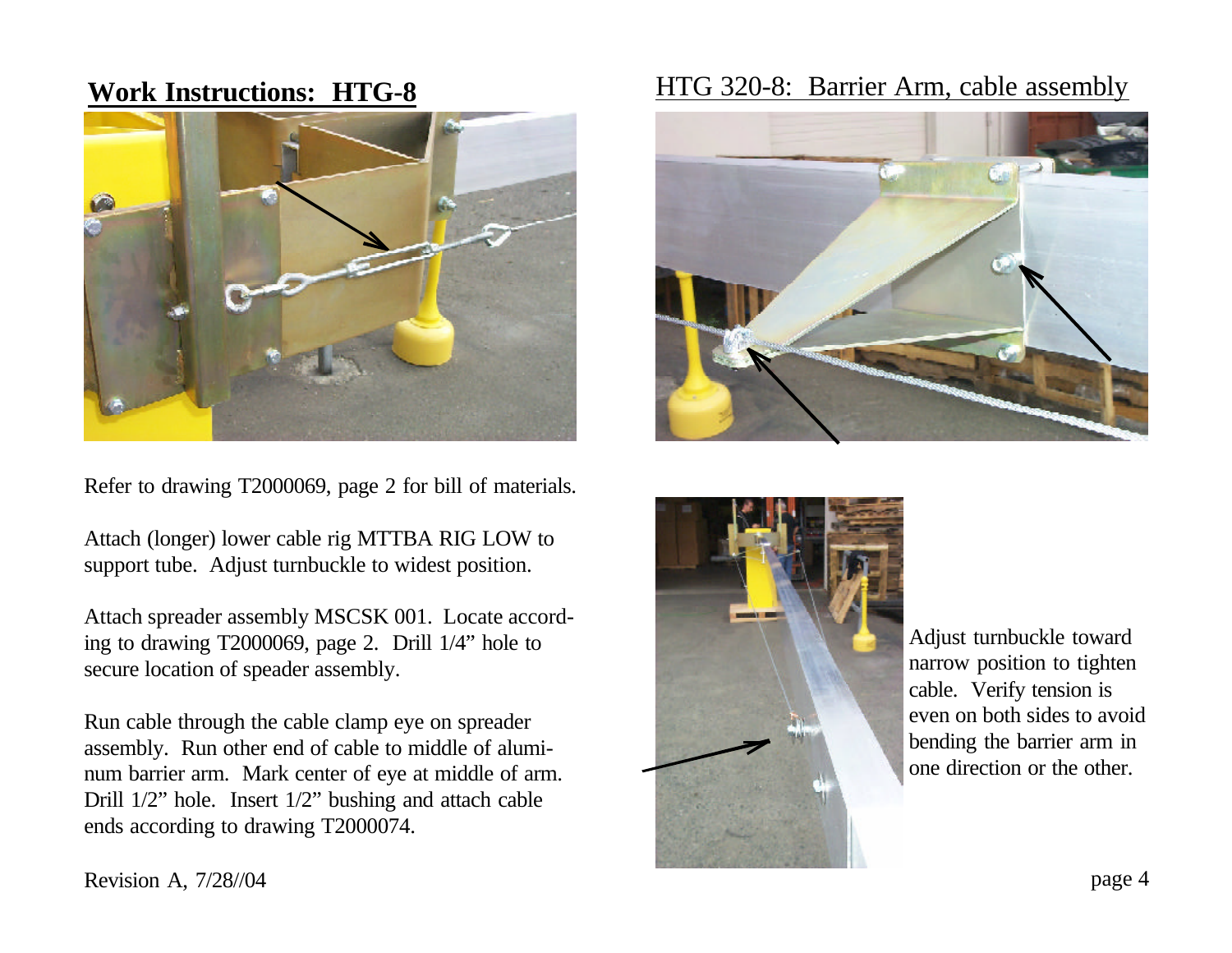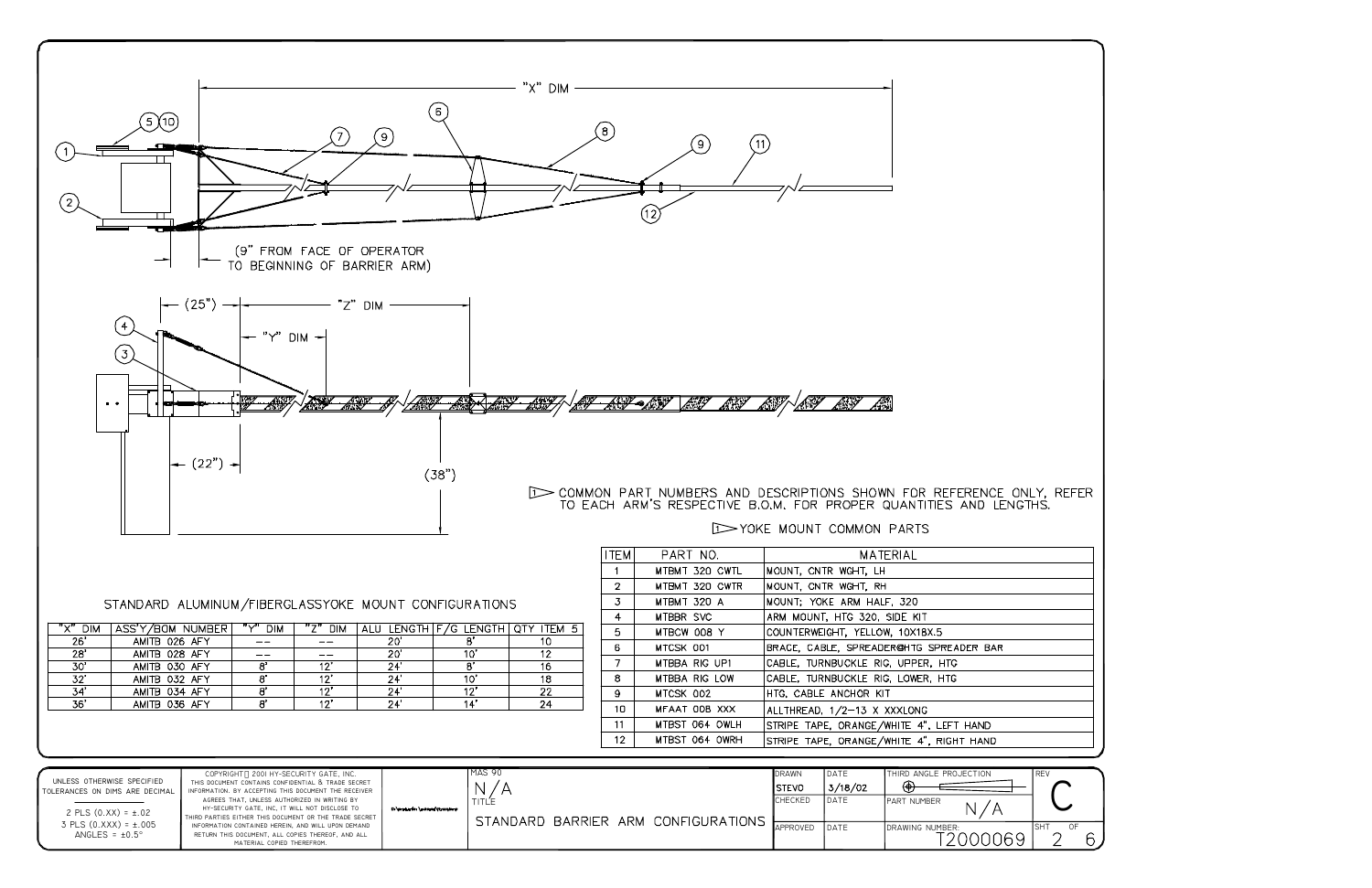

|  | <b>DRAWN</b> | DATE    | THIRD ANGLE PROJECTION      | <b>RFV</b> |    |
|--|--------------|---------|-----------------------------|------------|----|
|  | <b>STEVO</b> | 2/26/02 | க                           |            |    |
|  | CHECKED      | DATF    | PART NUMBER<br>MTCSK 002    |            |    |
|  | APPROVED     | DATE    | DRAWING NUMBER:<br>T2000074 | <b>SHT</b> | OF |

| REV<br>$-$ | <b>DESCRIPTION</b> | INIT. RELEASE PER ERN0000334 |                                                        | DATE<br>2/26/02 | <b>APPR</b><br><b>STEVO</b> |  |
|------------|--------------------|------------------------------|--------------------------------------------------------|-----------------|-----------------------------|--|
|            |                    |                              |                                                        |                 |                             |  |
|            |                    |                              |                                                        |                 |                             |  |
|            |                    |                              |                                                        |                 |                             |  |
|            |                    |                              |                                                        |                 |                             |  |
|            |                    |                              |                                                        |                 |                             |  |
|            |                    |                              |                                                        |                 |                             |  |
|            |                    |                              |                                                        |                 |                             |  |
|            |                    |                              |                                                        |                 |                             |  |
|            |                    |                              |                                                        |                 |                             |  |
|            |                    |                              |                                                        |                 |                             |  |
|            |                    |                              |                                                        |                 |                             |  |
|            |                    |                              |                                                        |                 |                             |  |
|            |                    |                              |                                                        |                 |                             |  |
|            |                    |                              |                                                        |                 |                             |  |
|            |                    |                              |                                                        |                 |                             |  |
|            |                    |                              |                                                        |                 |                             |  |
|            |                    |                              |                                                        |                 |                             |  |
|            |                    |                              |                                                        |                 |                             |  |
|            |                    |                              |                                                        |                 |                             |  |
|            |                    |                              |                                                        |                 |                             |  |
|            |                    |                              |                                                        |                 |                             |  |
|            |                    |                              |                                                        |                 |                             |  |
|            |                    |                              |                                                        |                 |                             |  |
|            |                    |                              |                                                        |                 |                             |  |
|            |                    |                              |                                                        |                 |                             |  |
|            |                    |                              |                                                        |                 |                             |  |
|            |                    |                              |                                                        |                 |                             |  |
|            |                    |                              |                                                        |                 |                             |  |
|            |                    |                              |                                                        |                 |                             |  |
|            |                    |                              |                                                        |                 |                             |  |
|            |                    |                              | DESCRIPTION                                            |                 |                             |  |
|            |                    | AP SCREW, 3/8 X 3-1/2LG      |                                                        |                 |                             |  |
|            |                    |                              | <u>JSHING, I-7/16, 0-1/2, L-2.</u> 00" STAINLESS STEEL |                 |                             |  |
|            |                    |                              | ASHER, STAINLESS, FENDER, 3/8                          |                 |                             |  |
|            | ABLE AND THIMBLE   | JT, NYLOCK, HEX, 3/8         |                                                        |                 |                             |  |
|            |                    | ASHER, SAE, 3/8 FLAT ZINC    |                                                        |                 |                             |  |
|            |                    | AP SCREW 3/8 X 2-1/2         |                                                        |                 |                             |  |
|            |                    |                              |                                                        |                 |                             |  |
|            | DRAWN<br>STEVO     | <b>DATE</b><br>2/26/02       | THIRD ANGLE PROJECTION<br>$\circledcirc$               |                 | REV                         |  |
|            | CHECKED            | DATE                         | PART NUMBER                                            |                 |                             |  |